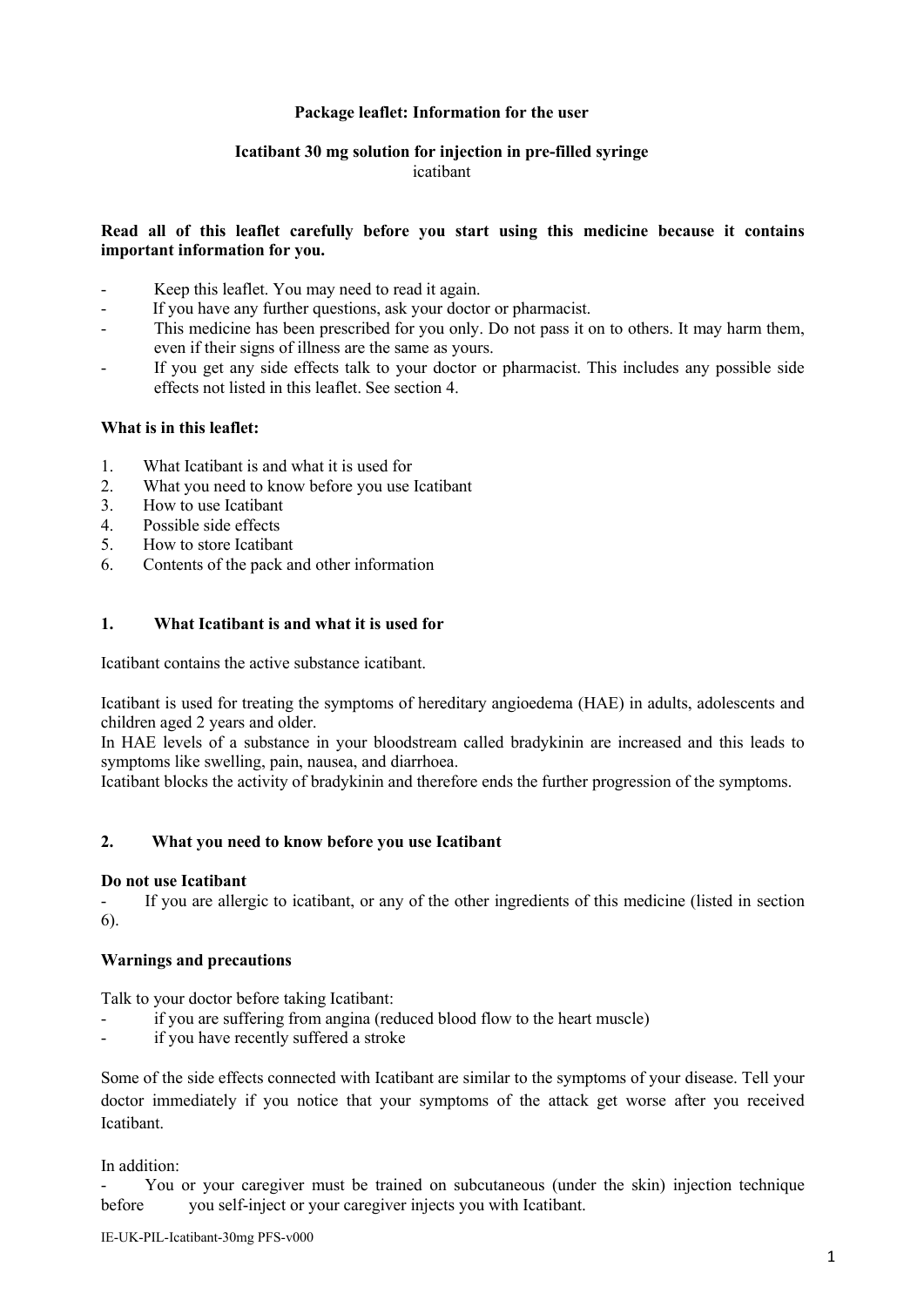- Immediately after you self-inject Icatibant or your caregiver injects you with Icatibant while you are experiencing a laryngeal attack (obstruction of the upper airway), you must seek medical care in a medical institution.
- If your symptoms are not resolved following one self- or caregiver administered injection of Icatibant, you should seek medical advice regarding additional injections of Icatibant. For adult patients, up to 2 additional injections may be given within 24 hours.

#### **Children and adolescents**

Icatibant is not recommended for use in children under 2 years of age or weighing less than 12 kg because it has not been studied in these patients.

#### **Other medicines and Icatibant**

Tell your doctor if you are taking, have recently taken or might take any other medicines.

Icatibant is not known to interact with other medicines. If you are taking a medicine known as an Angiotensin Converting Enzyme (ACE) inhibitor (for example: captopril, enalapril, ramipril, quinapril, lisinopril) which is used to lower your blood pressure or for any other reason, you should inform your doctor before receiving Icatibant.

#### **Pregnancy and breast feeding**

If you are pregnant or breast-feeding, think you may be pregnant or are planning to have a baby, ask your doctor before starting to use Icatibant.

If you are breast-feeding you should not breast-feed for 12 hours after you have last received Icatibant.

#### **Driving and using machines**

Do not drive or use machines if you feel tired or dizzy as a result of your HAE attack or after using Icatibant.

#### **Icatibant contains sodium**

This medicine contains less than 1 mmol sodium (23 mg) per dose, that is to say essentially 'sodiumfree'.

#### **3. How to use Icatibant**

Always use this medicine exactly as your doctor has told you. Check with your doctor if you are not sure.

If you have never received Icatibant previously, your first dose of Icatibant will always be injected by your doctor or nurse. Your doctor will tell you when it is safe for you to go home. After discussion with your doctor or nurse and after training in subcutaneous (under the skin) injection technique, you may be able to inject yourself with Icatibant or your caregiver may inject Icatibant for you when you have an HAE attack. It is important that Icatibant is injected subcutaneously (under the skin) as soon as you notice an attack of angioedema. Your healthcare provider will teach you and your caregiver how to safely inject Icatibant by following the instructions in the Package Leaflet.

#### **When and how often should you use Icatibant?**

IE-UK-PIL-Icatibant-30mg PFS-v000 Your doctor has determined the exact dose of Icatibant and will tell you how often it should be used.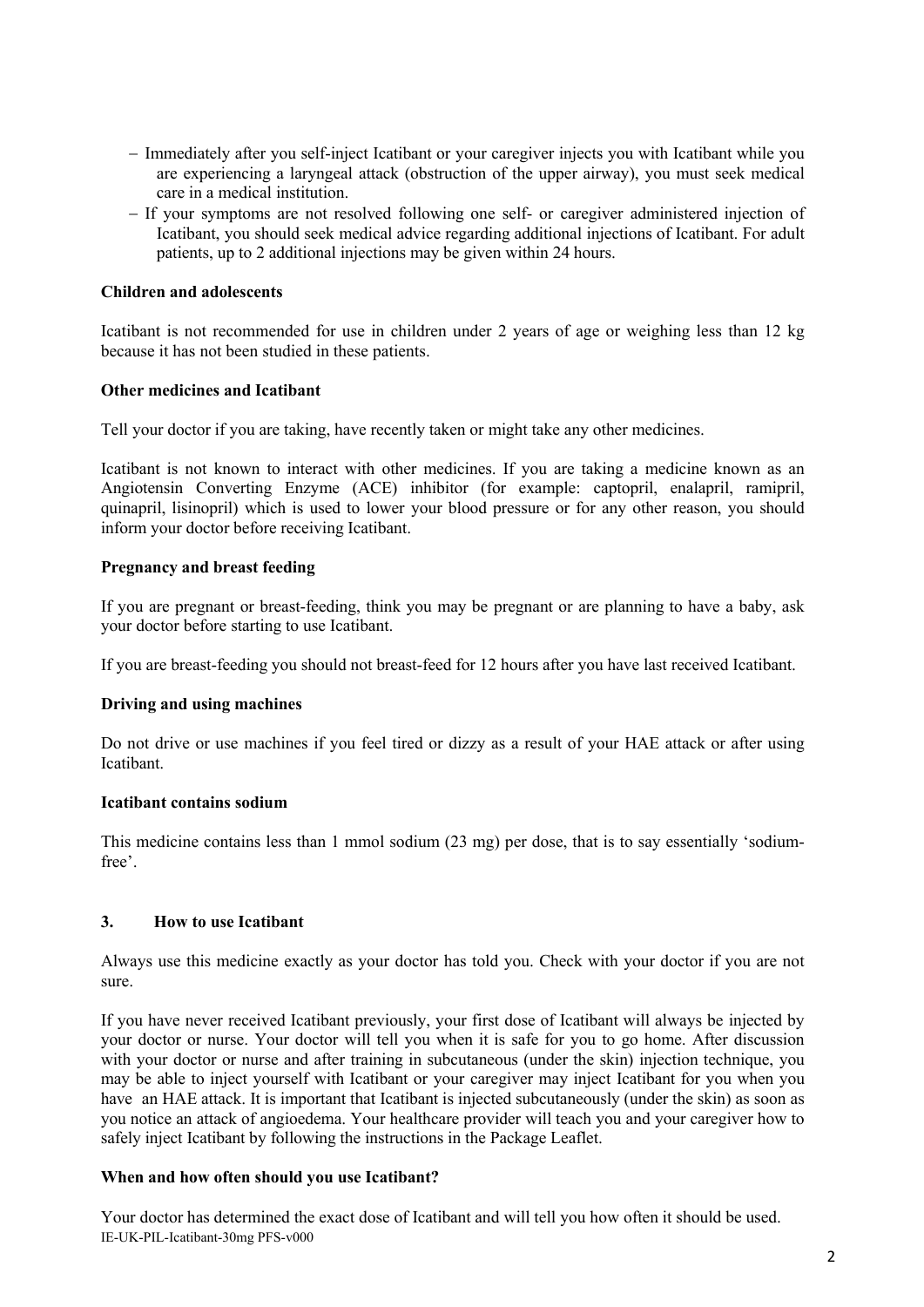#### **Adults**

- $-$  The recommended dose of Icatibant is one injection (3 ml, 30 mg) injected subcutaneously (under the skin) as soon as you notice the attack of angioedema (for example increased skin swelling, particularly affecting the face and neck, or increasing tummy pain).
- If you experience no relief of symptoms after 6 hours, you should seek medical advice regarding additional injections of Icatibant. For adults, up to 2 additional injections may be given within 24 hours.

#### - **You should not have more than 3 injections in a 24-hour period and if you require more than 8 injections in a month, you should seek medical advice.**

#### **Children and adolescents aged 2 to 17 years**

- The recommended dose of Icatibant is one injection of 1 ml up to a maximum of 3 ml based on body weight injected subcutaneously (under the skin) as soon as you develop symptoms of an angioedema attack (for example increased skin swelling, particularly affecting the face and neck, increasing tummy pain).
- See section on instructions for use for the dose to inject.
- If you are not sure which dose to inject, ask your doctor, pharmacist or nurse.
- If your symptoms get worse or do not improve, you must seek immediate medical help.

#### **How should Icatibant be administered?**

Icatibant is intended for subcutaneous injection (under the skin). Each syringe should only be used once.

Icatibant is injected with a short needle into the fatty tissue under the skin in the abdomen (tummy). If you have any further questions on the use of this medicine, ask your doctor or pharmacist.

# **The following step-by step instructions are intended for:**

- **self-administration (adults)**
- **administration by a caregiver or healthcare professional to adults, adolescents or children aged over 2 years (weighing at least 12 kg).**

The instructions include the following main steps:

- 1) General Information
- 2a) Preparing the syringe for children and adolescents (2-17 years) weighing 65 kg or less
- 2b) Preparing the syringe and needle for injection (all patients)
- 3) Preparing the injection site
- 4) Injecting the solution
- 5) Disposal of the injection material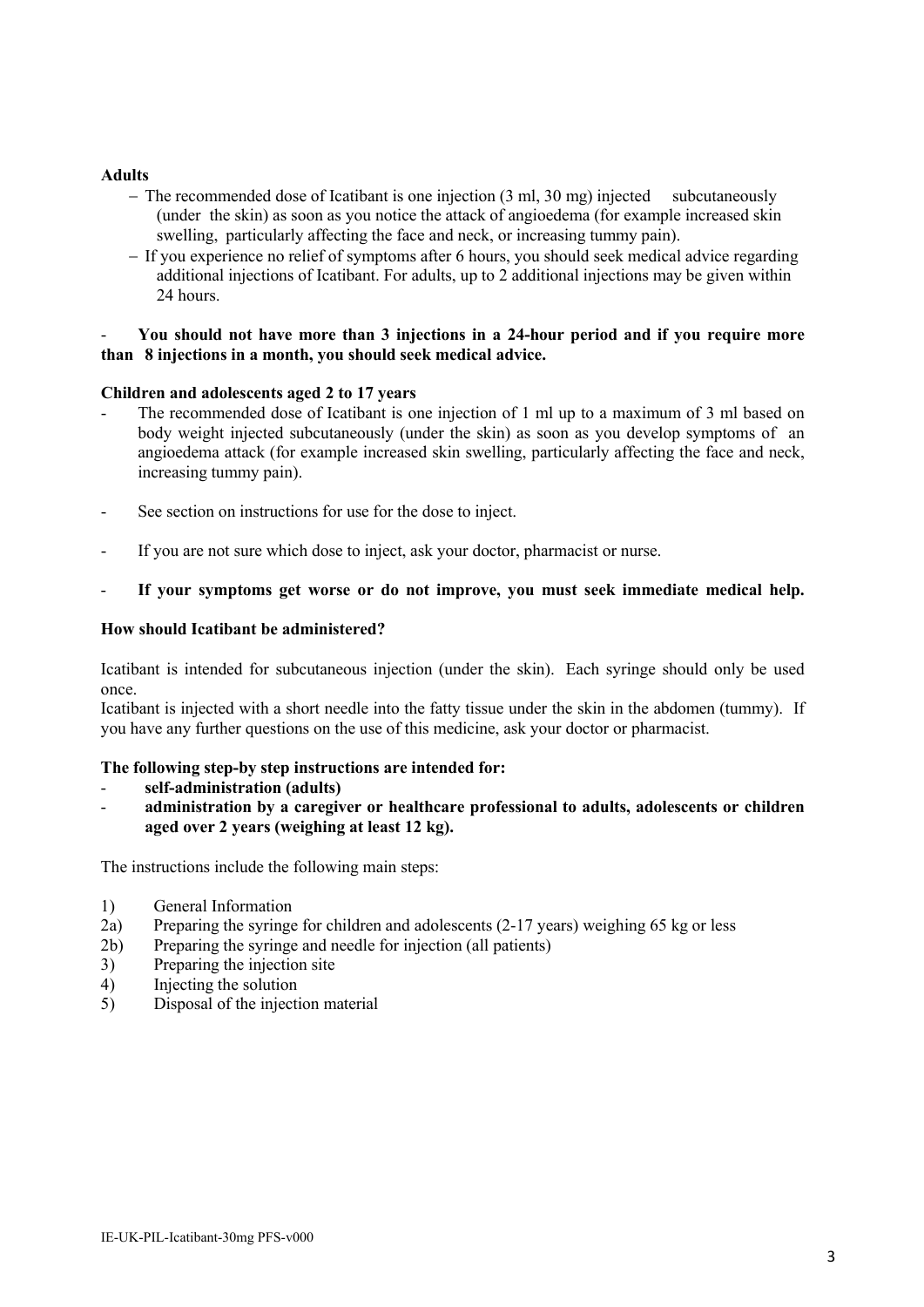#### **Step-by-Step Instructions for Injection**

# **1) General Information** Clean the work area (surface) to be used before beginning the process. Wash your hands with soap and water.

Open the tray by peeling back the seal.

Remove the pre-filled syringe from the tray.

Remove the cap from the end of the pre-filled syringe by unscrewing the cap.

Put down the pre-filled syringe after unscrewing the cap.

#### **2a) Preparing the syringe for children and adolescents (2-17 years) weighing 65 kg or less:**

#### **Important information for healthcare professionals and caregivers:**

Where the dose is less than 30 mg (3 ml), the following equipment is required to extract the appropriate dose (see below):

- a) Icatibant pre-filled syringe (containing icatibant solution)
- b) Connector (adapter)
- c) 3 ml graduated syringe



The required injection volume in ml should be drawn up in an empty 3 ml graduated syringe (see table below).

#### **Table 1: Dosage regimen for children and adolescents**

| <b>Body Weight</b>                 | <b>Injection Volume</b> |
|------------------------------------|-------------------------|
| 12 kg to $25$ kg                   | $1.0 \text{ ml}$        |
| $26 \text{ kg}$ to $40 \text{ kg}$ | $1.5$ ml                |
| 41 kg to 50 kg                     | $2.0$ ml                |
| 51 kg to 65 kg                     | $2.5$ ml                |
|                                    |                         |

Patients weighing **more than 65 kg** will use the full contents of the pre-filled syringe (3 ml).

**If you are not sure which volume of solution to extract, ask your doctor, pharmacist or nurse.** 

1) Remove the caps on each end of the connector. **Avoid touching the ends of the connector and syringe tips, to prevent contamination** Screw the connector onto the pre-filled syringe.

IE-UK-PIL-Icatibant-30mg PFS-v000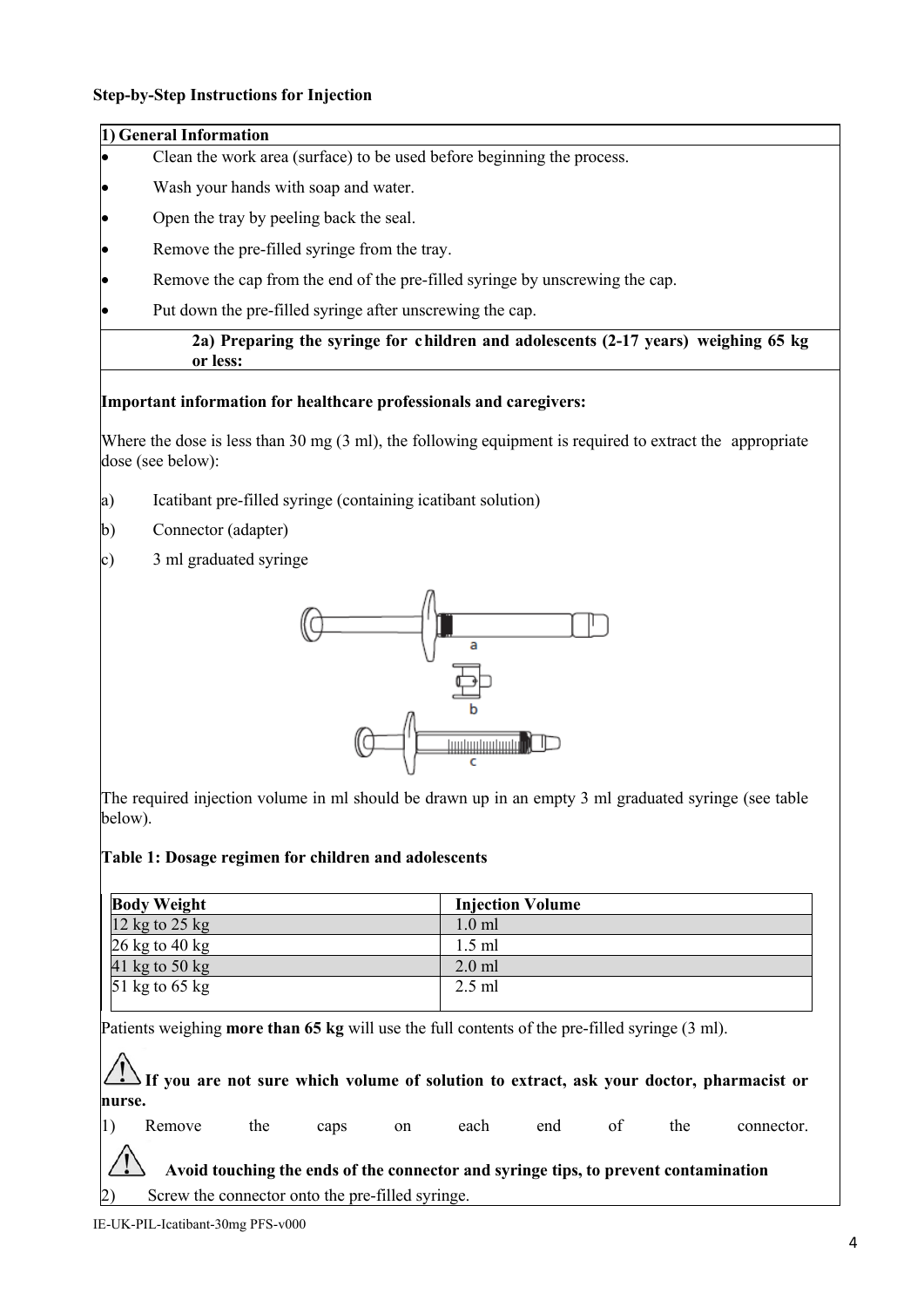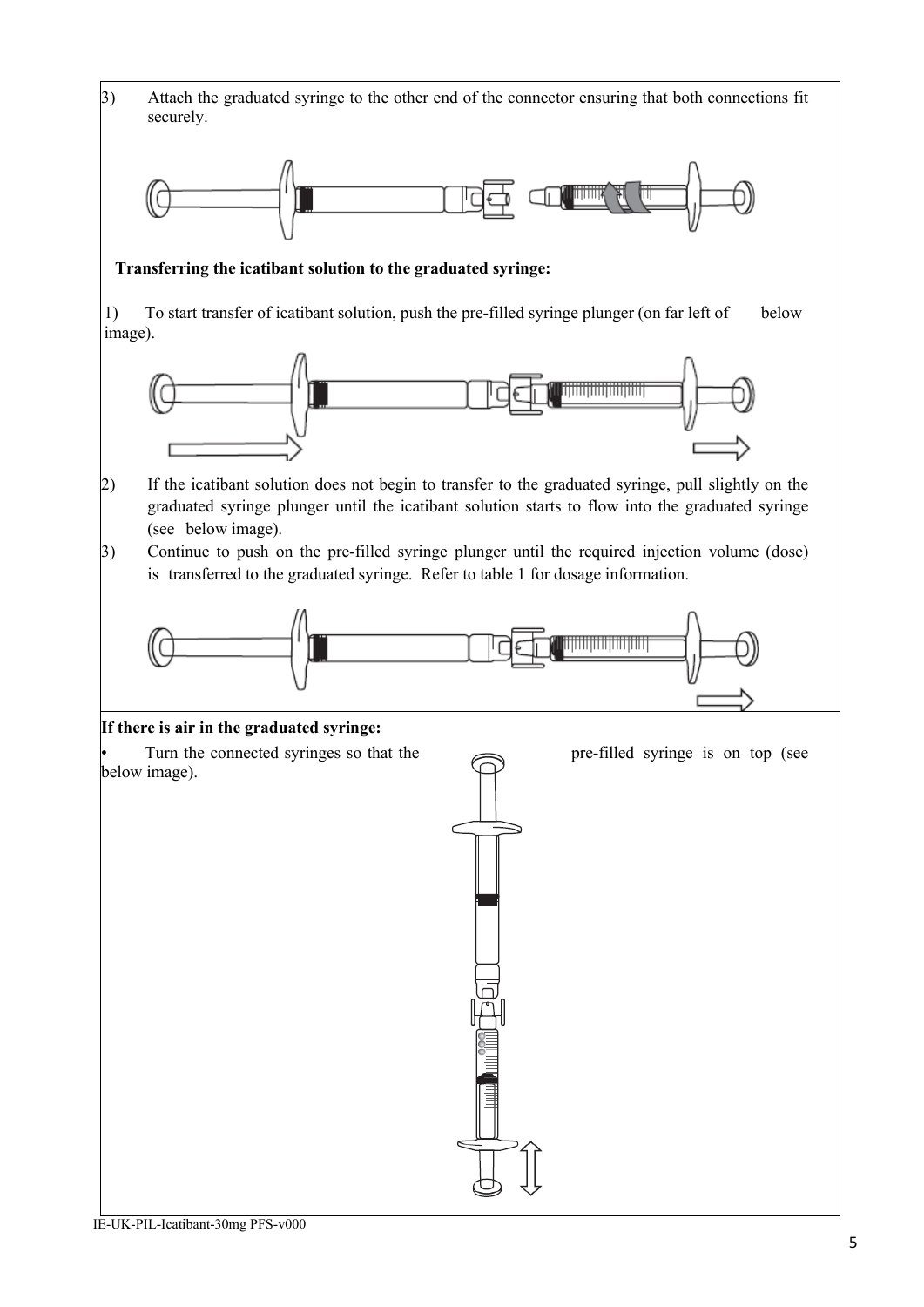- Push the plunger of the graduated syringe so that any air is transferred back into the pre-filled syringe (this step may need to be repeated several times).
- Withdraw the required volume of icatibant solution.
- 4) Remove the pre-filled syringe and connector from the graduated syringe.
- 5) Discard the pre-filled syringe and connector into the sharps container.

**2b) Preparing the syringe and needle for injection: All patients (adults, adolescents and children)**



• Remove the needle cap from the blister.

• Remove the seal from the needle cap (the needle should be still in the needle cap).



- Grip the syringe firmly. Carefully attach the needle to the syringe containing the colourless solution.
- Screw the syringe on the needle still fixed in the needle cap.
- Remove the needle from the needle cap by pulling the syringe. Do not pull up on the plunger.
- The syringe is now ready for injection.

# **3) Preparing the injection site**

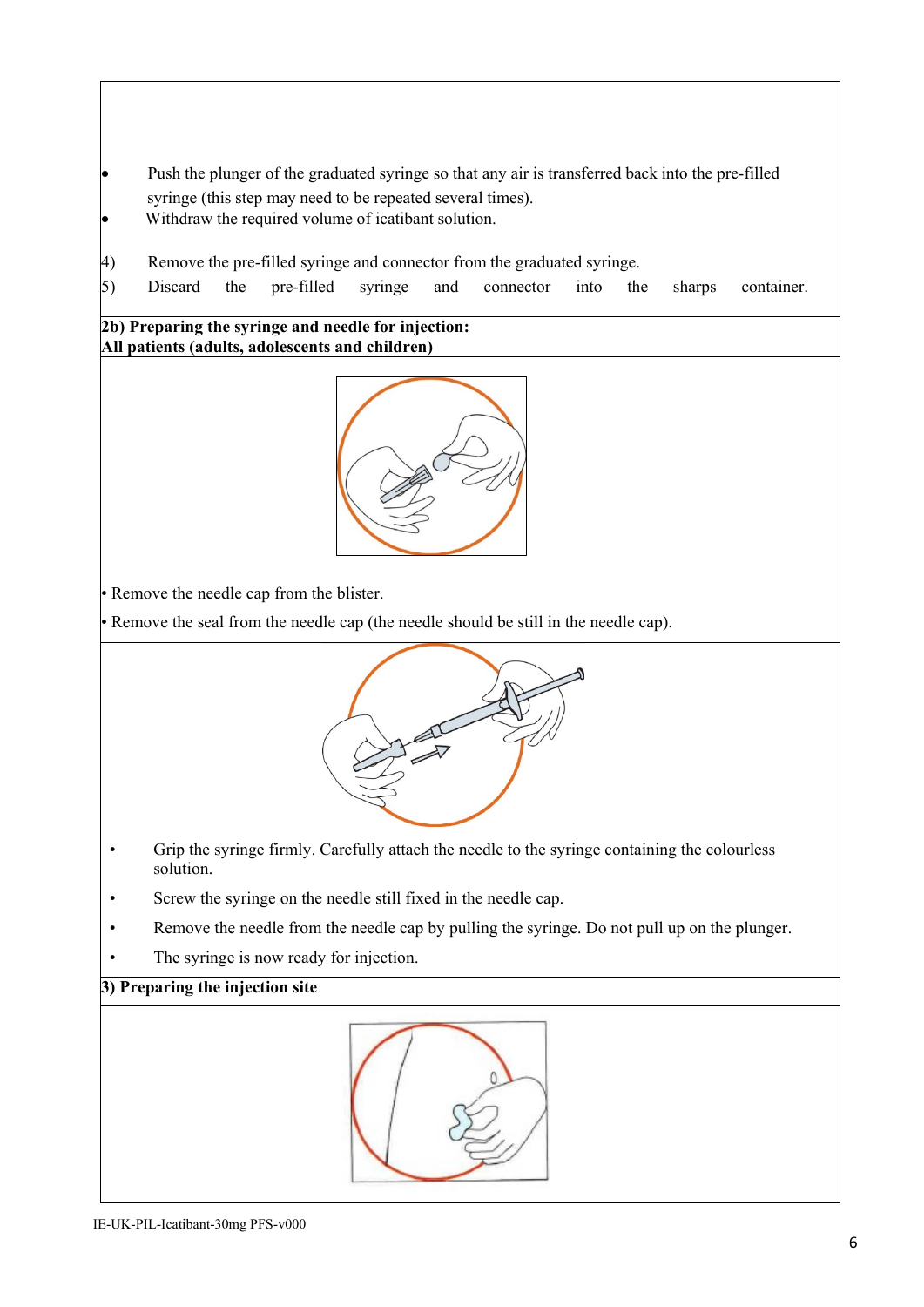• Choose the injection site. The injection site should be a skin fold on your abdomen approximately 5-10 cm (2-4 inches) below your navel on either side. This area should be at least 5 cm (2 inches) away from any scars. Do not choose an area that is bruised, swollen, or painful.

• Clean the injection site with a rubbing alcohol pad and allow it to dry.

# **4) Injecting the solution**



• Hold the syringe in one hand between two fingers with your thumb at the bottom of the plunger.

Make sure that there is no air bubble in the syringe by pressing the plunger until the first drop appears on the tip of the needle



• Hold syringe between 45-90 degrees angle to skin with needle facing the skin.

Keeping the syringe in one hand, use your other hand to gently hold a fold of skin between your thumb and fingers at the previously disinfected injection site.

• Hold the fold of skin, bring the syringe to the skin and quickly insert the needle into the skin fold.

• Slowly push the plunger of the syringe with a steady hand until all the fluid is injected into the skin and no liquid remains in the syringe.

Press slowly so that this takes approximately 30 seconds.

• Release the skin fold and gently pull the needle out.

# **5) Disposal of the injection material**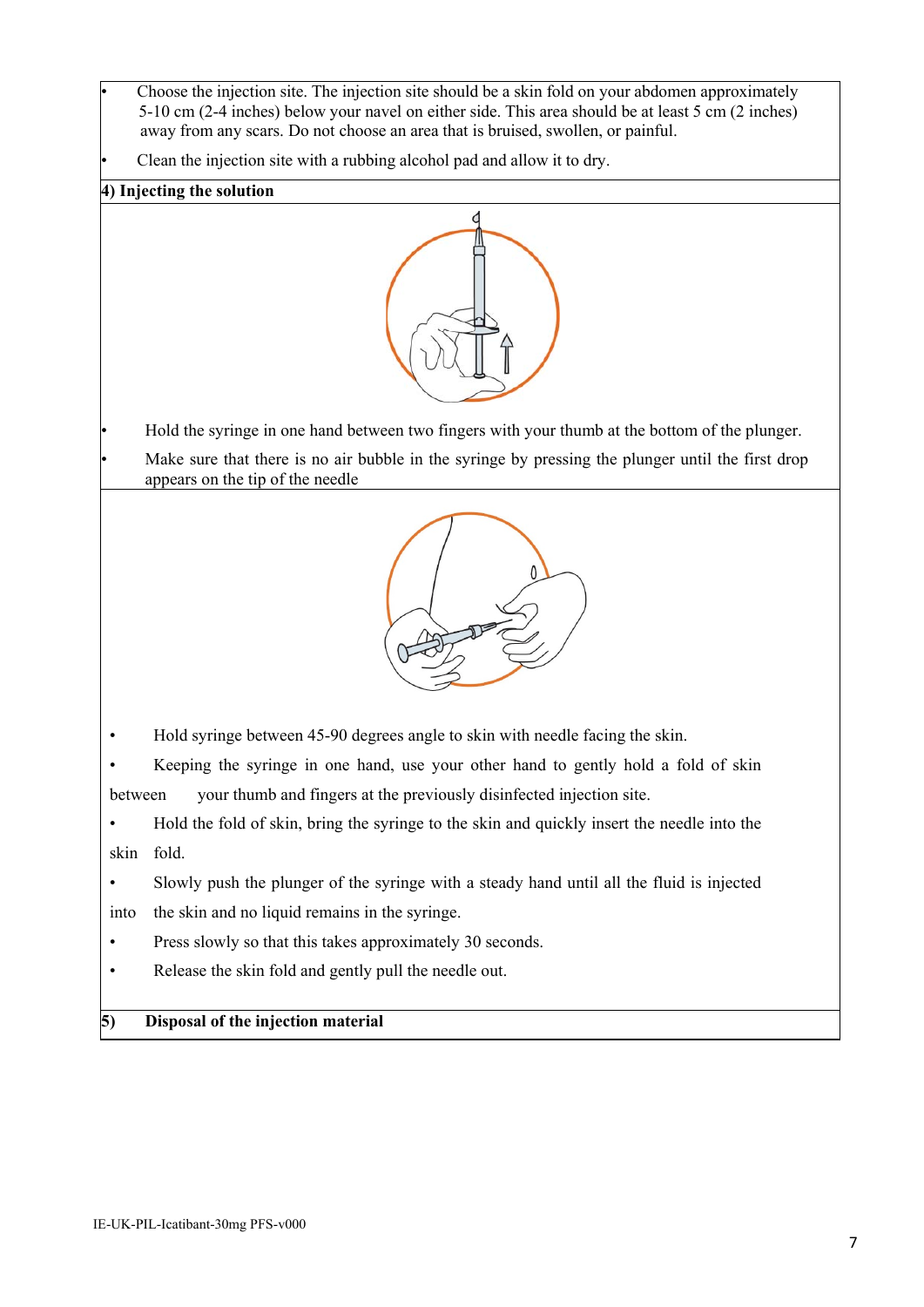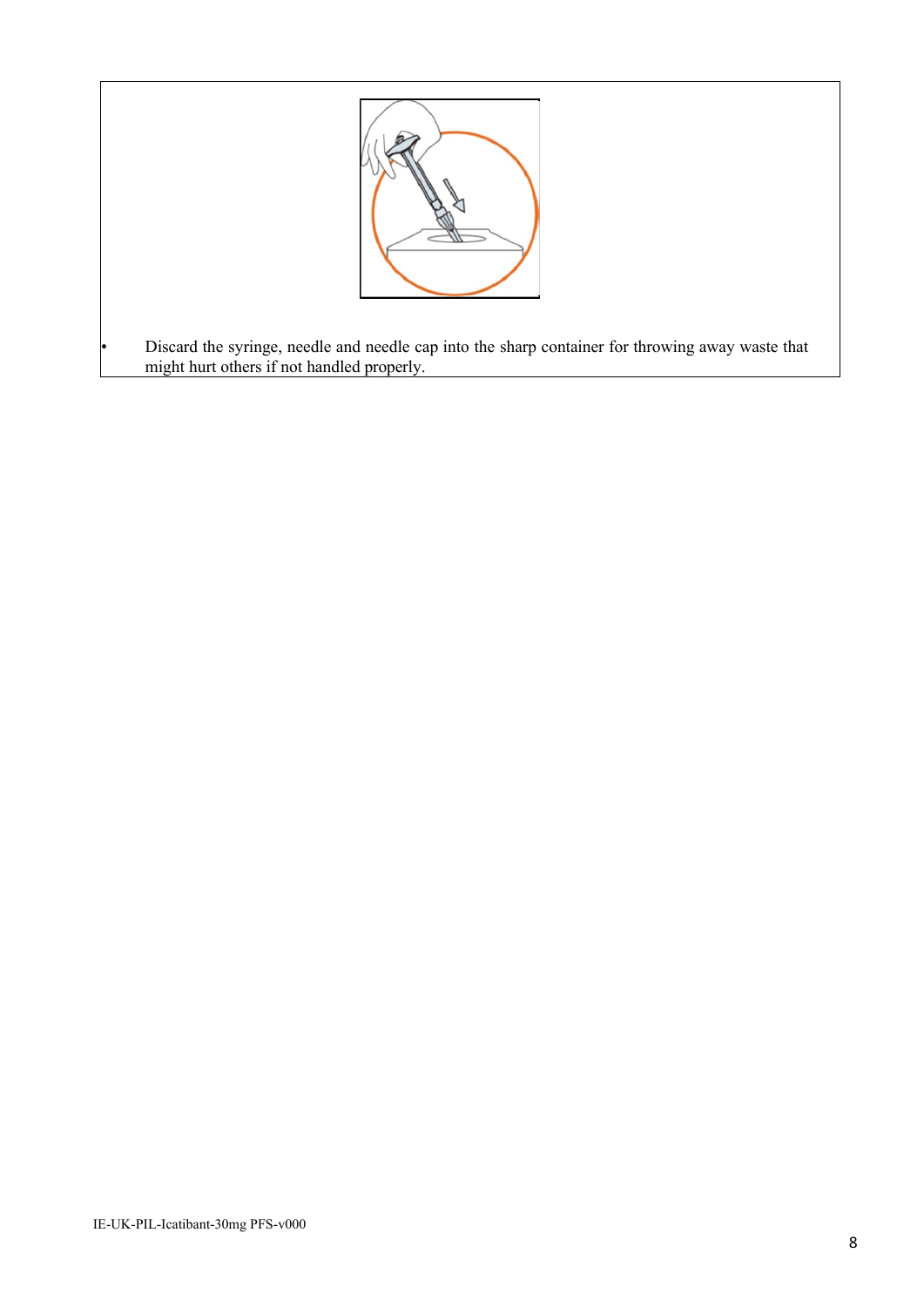# **4. Possible side effects**

Like all medicines, this medicine can cause side effects, although not everybody gets them. Almost all patients receiving Icatibant will experience a reaction at the site of the injection (such as skin irritation, swelling, pain, itchiness, redness of the skin and burning sensation). These effects are usually mild and clear up without the need for any additional treatment.

#### **Very common (may affect more than 1 in 10 people):**

Additional injection site reactions (pressure sensation, bruising, reduced sensation and/or numbness, raised itchy skin rash and warmth).

# **Common (may affect up to 1 in 10 people):**

Feeling sick Headache Dizziness Fever Itching Rash Skin redness Abnormal liver function test

# **Not known (frequency cannot be estimated from the available data):** Hives (urticaria)

Tell your doctor immediately if you notice that the symptoms of your attack get worse after you received Icatibant.

If you get any side effects talk to your doctor. This includes any possible side effects not listed in this leaflet.

# **Reporting of side effects**

If you get any side effects, talk to your doctor or pharmacist. This includes any possible side effects not listed in this leaflet. You can also report side effects directly via:

#### **For Ireland**

HPRA Pharmacovigilance Website: www.hpra.ie.

#### **For UK**

Yellow Card Scheme

Website: www.mhra.gov.uk/yellowcard or search for MHRA Yellow Card in the Google Play or Apple App Store.

By reporting side effects you can help provide more information on the safety of this medicine.

#### **5. How to store Icatibant**

Keep this medicine out of the sight and reach of children.

Do not use this medicine after the expiry date which is stated on the carton and pre-filled syringe label after 'EXP'. The expiry date refers to the last day of that month.

Do not store above 30°C. Do not freeze.

Use immediately after opening and only undamaged containers. For single use only.

Do not use this medicine if you notice that the syringe or needle packaging is damaged or if there are any visible signs of deterioration, for example if the solution is cloudy, if it has floating particles, or if the colour of the solution has changed.